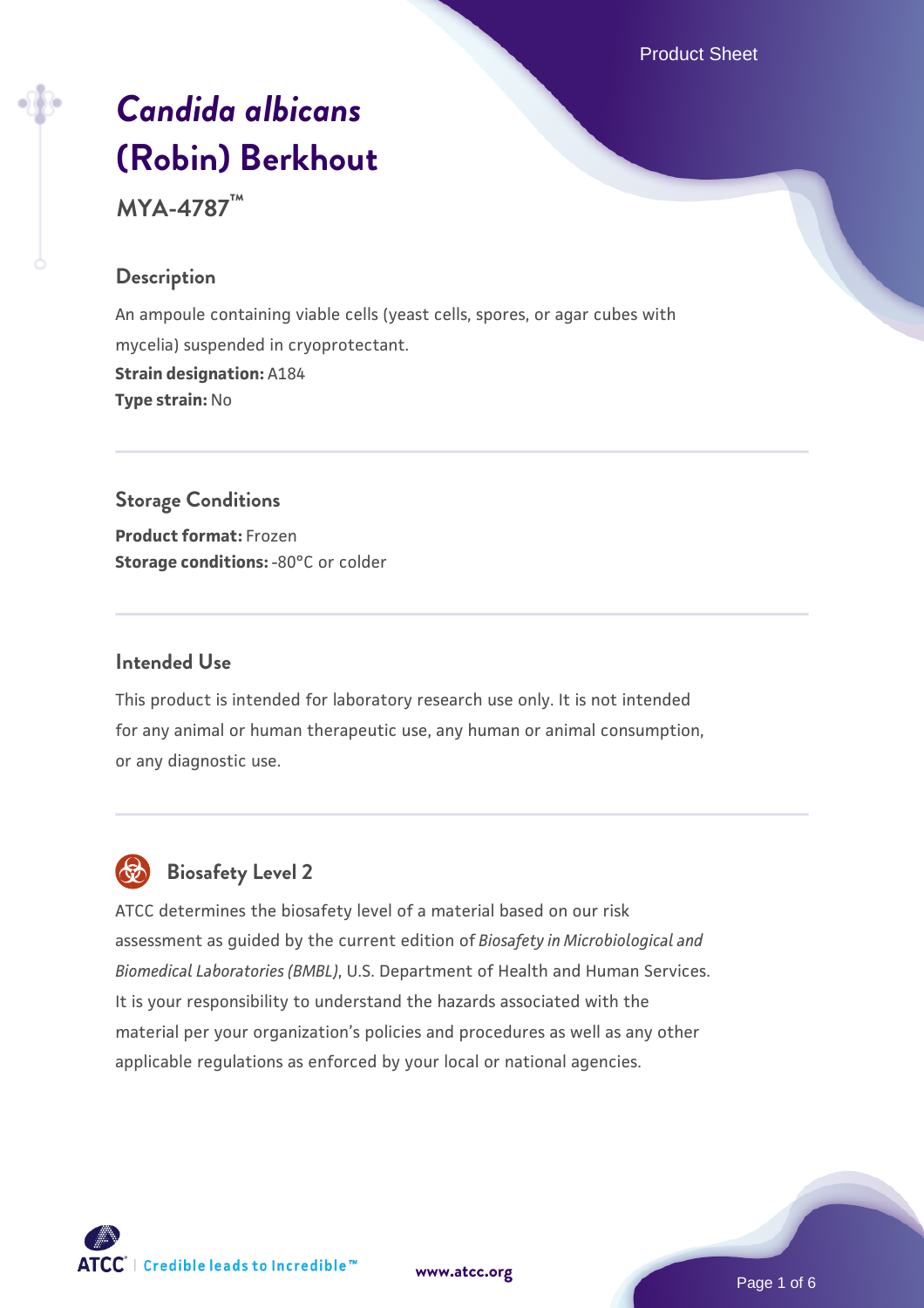ATCC highly recommends that appropriate personal protective equipment is always used when handling vials. For cultures that require storage in liquid nitrogen, it is important to note that some vials may leak when submersed in liquid nitrogen and will slowly fill with liquid nitrogen. Upon thawing, the conversion of the liquid nitrogen back to its gas phase may result in the vial exploding or blowing off its cap with dangerous force creating flying debris. Unless necessary, ATCC recommends that these cultures be stored in the vapor phase of liquid nitrogen rather than submersed in liquid nitrogen.

# **Certificate of Analysis**

For batch-specific test results, refer to the applicable certificate of analysis that can be found at www.atcc.org.

#### **Growth Conditions**

**Medium:**  [ATCC Medium 200: YM agar or YM broth](https://www.atcc.org/-/media/product-assets/documents/microbial-media-formulations/2/0/0/atcc-medium-200.pdf?rev=ac40fd74dc13433a809367b0b9da30fc) [ATCC Medium 1245: YEPD](https://www.atcc.org/-/media/product-assets/documents/microbial-media-formulations/1/2/4/5/atcc-medium-1245.pdf?rev=705ca55d1b6f490a808a965d5c072196) **Temperature:** 30-37°C **Atmosphere:** Aerobic

#### **Handling Procedures**

**Frozen ampoules** packed in dry ice should either be thawed immediately or stored in liquid nitrogen. If liquid nitrogen storage facilities are not available, frozen ampoules may be stored at or below -70°C for approximately one week. **Do not under any circumstance store frozen ampoules at refrigerator**

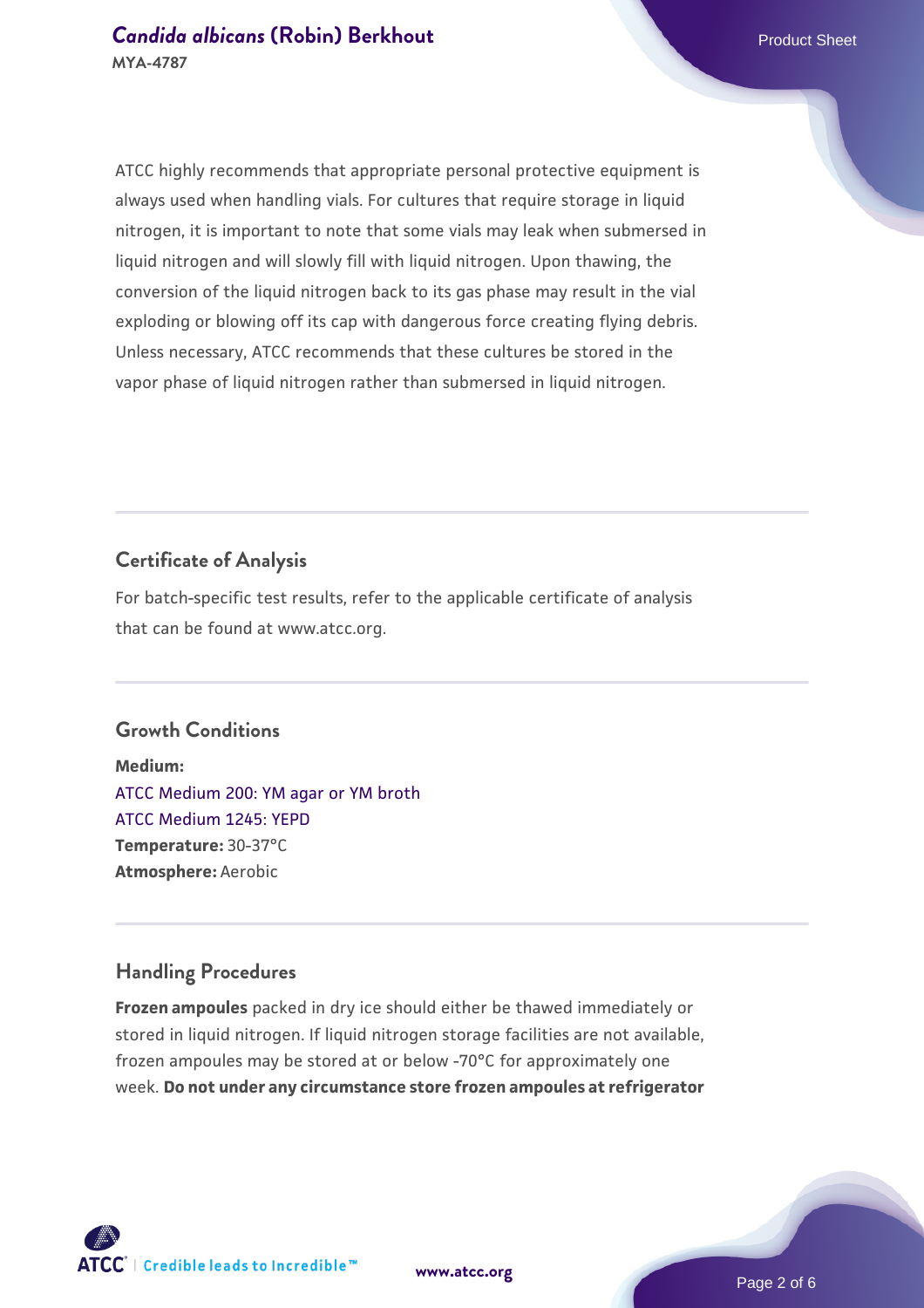**MYA-4787**

**freezer temperatures (generally -20°C).** Storage of frozen material at this temperature will result in the death of the culture.

- To thaw a frozen ampoule, place in a **25°C to 30°C** water bath, until just 1. thawed **(approximately 5 minutes).** Immerse the ampoule just sufficient to cover the frozen material. Do not agitate the ampoule.
- 2. Immediately after thawing, wipe down ampoule with 70% ethanol and aseptically transfer at least 50 µL (or 2 to 3 agar cubes) of the content onto a plate or broth with medium recommended.
- 3. Incubate the inoculum/strain at the temperature and conditions recommended.
- 4. Inspect for growth of the inoculum/strain regularly. The sign of viability is noticeable typically after 1-2 days of incubation. However, the time necessary for significant growth will vary from strain to strain.

**Morphology:** After 5 days at 25°C on YM medium, colonies white to creamy white, dull, raised, smooth colonies with margins beginning as entire (3 days) and becoming filamentous over time (11 days), and wrinkled colonies with filamentous margins. On YEPD medium, similar, but contain only smooth colonies margins beginning as entire (3 days) and becoming filamentous over time (11 days). Cells globose to subglobose, smooth, 4.5-7.5 µm x 3-6 µm. Pseudohyphae observed on both YM and YEPD media.

#### **Notes**

Clinical isolate.

Used for Broad Institute sequencing project.

Additional, updated information on this product may be available on the ATCC

® web site at www.atcc.org.

#### **Material Citation**

If use of this material results in a scientific publication, please cite the material in the following manner: *Candida albicans* (Robin) Berkhout (ATCC MYA-4787)



**[www.atcc.org](http://www.atcc.org)**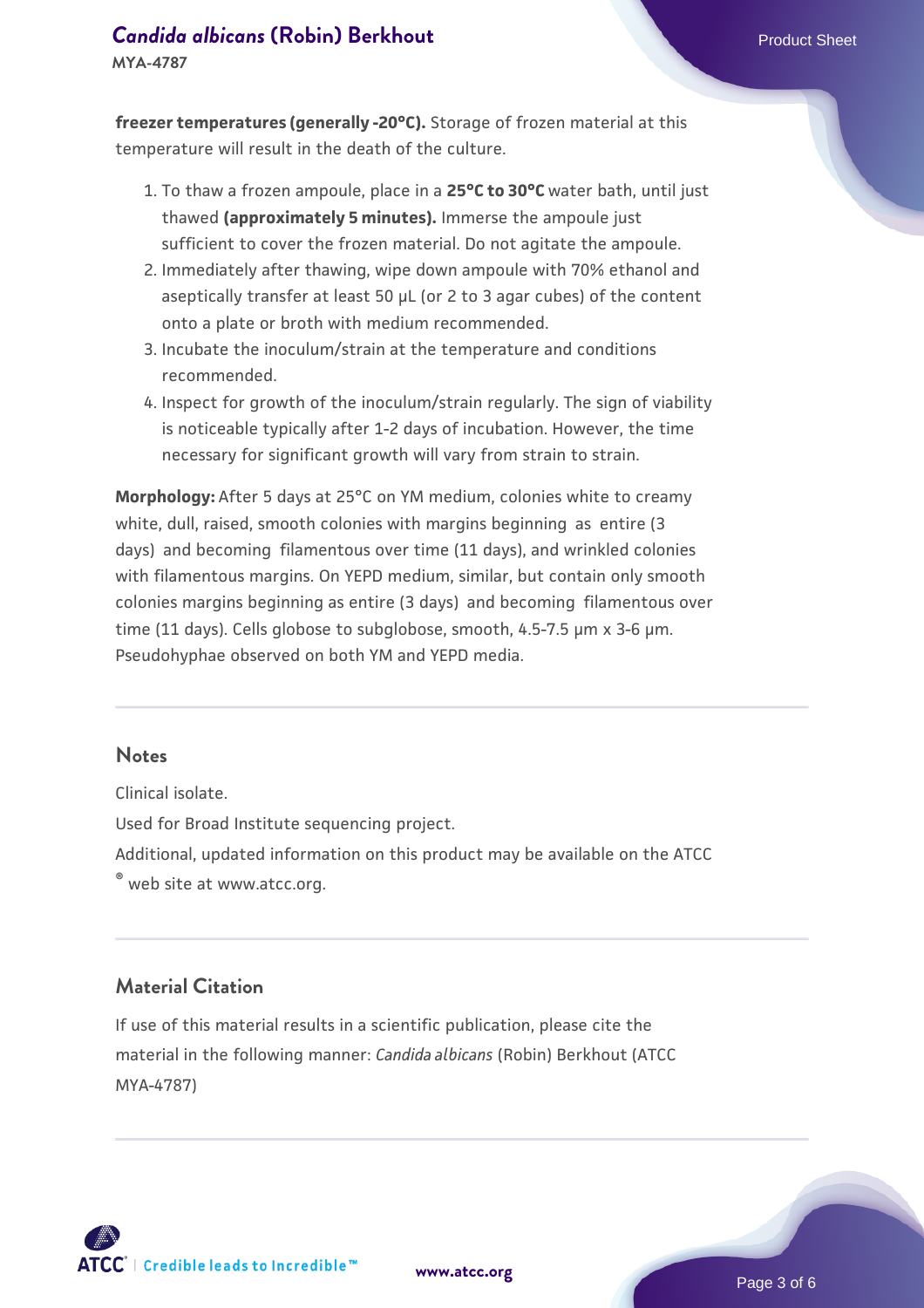#### **[Candida albicans](https://www.atcc.org/products/mya-4787) [\(Robin\) Berkhout](https://www.atcc.org/products/mya-4787) Candida albicans** (Robin) Berkhout

**MYA-4787**

#### **References**

References and other information relating to this material are available at www.atcc.org.

#### **Warranty**

The product is provided 'AS IS' and the viability of ATCC® products is warranted for 30 days from the date of shipment, provided that the customer has stored and handled the product according to the information included on the product information sheet, website, and Certificate of Analysis. For living cultures, ATCC lists the media formulation and reagents that have been found to be effective for the product. While other unspecified media and reagents may also produce satisfactory results, a change in the ATCC and/or depositor-recommended protocols may affect the recovery, growth, and/or function of the product. If an alternative medium formulation or reagent is used, the ATCC warranty for viability is no longer valid. Except as expressly set forth herein, no other warranties of any kind are provided, express or implied, including, but not limited to, any implied warranties of merchantability, fitness for a particular purpose, manufacture according to cGMP standards, typicality, safety, accuracy, and/or noninfringement.

#### **Disclaimers**

This product is intended for laboratory research use only. It is not intended for any animal or human therapeutic use, any human or animal consumption, or any diagnostic use. Any proposed commercial use is prohibited without a license from ATCC.

While ATCC uses reasonable efforts to include accurate and up-to-date information on this product sheet, ATCC makes no warranties or representations as to its accuracy. Citations from scientific literature and

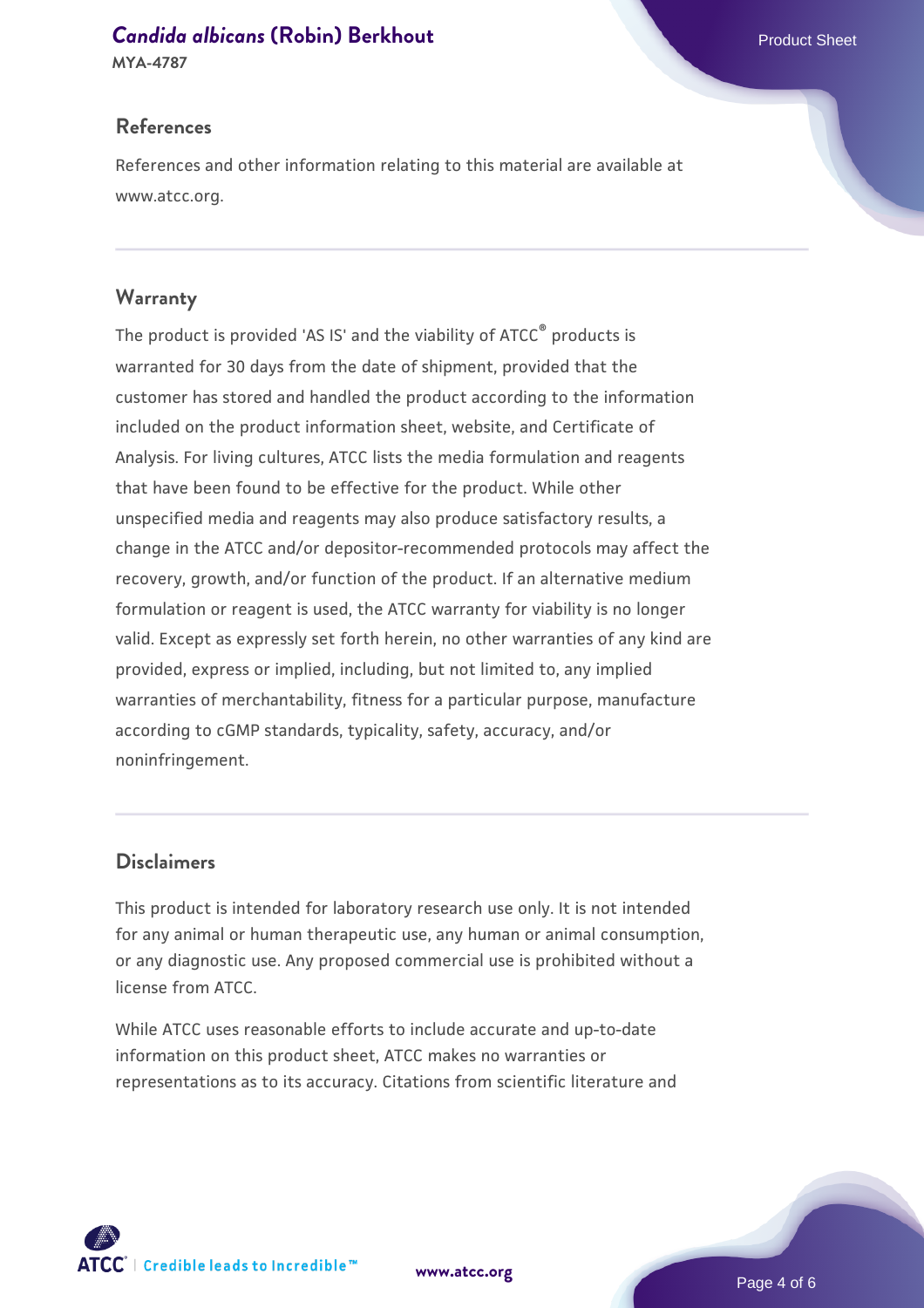patents are provided for informational purposes only. ATCC does not warrant that such information has been confirmed to be accurate or complete and the customer bears the sole responsibility of confirming the accuracy and completeness of any such information.

This product is sent on the condition that the customer is responsible for and assumes all risk and responsibility in connection with the receipt, handling, storage, disposal, and use of the ATCC product including without limitation taking all appropriate safety and handling precautions to minimize health or environmental risk. As a condition of receiving the material, the customer agrees that any activity undertaken with the ATCC product and any progeny or modifications will be conducted in compliance with all applicable laws, regulations, and guidelines. This product is provided 'AS IS' with no representations or warranties whatsoever except as expressly set forth herein and in no event shall ATCC, its parents, subsidiaries, directors, officers, agents, employees, assigns, successors, and affiliates be liable for indirect, special, incidental, or consequential damages of any kind in connection with or arising out of the customer's use of the product. While reasonable effort is made to ensure authenticity and reliability of materials on deposit, ATCC is not liable for damages arising from the misidentification or misrepresentation of such materials.

Please see the material transfer agreement (MTA) for further details regarding the use of this product. The MTA is available at www.atcc.org.

#### **Copyright and Trademark Information**

© ATCC 2021. All rights reserved. ATCC is a registered trademark of the American Type Culture Collection.

#### **Revision**

This information on this document was last updated on 2021-05-20